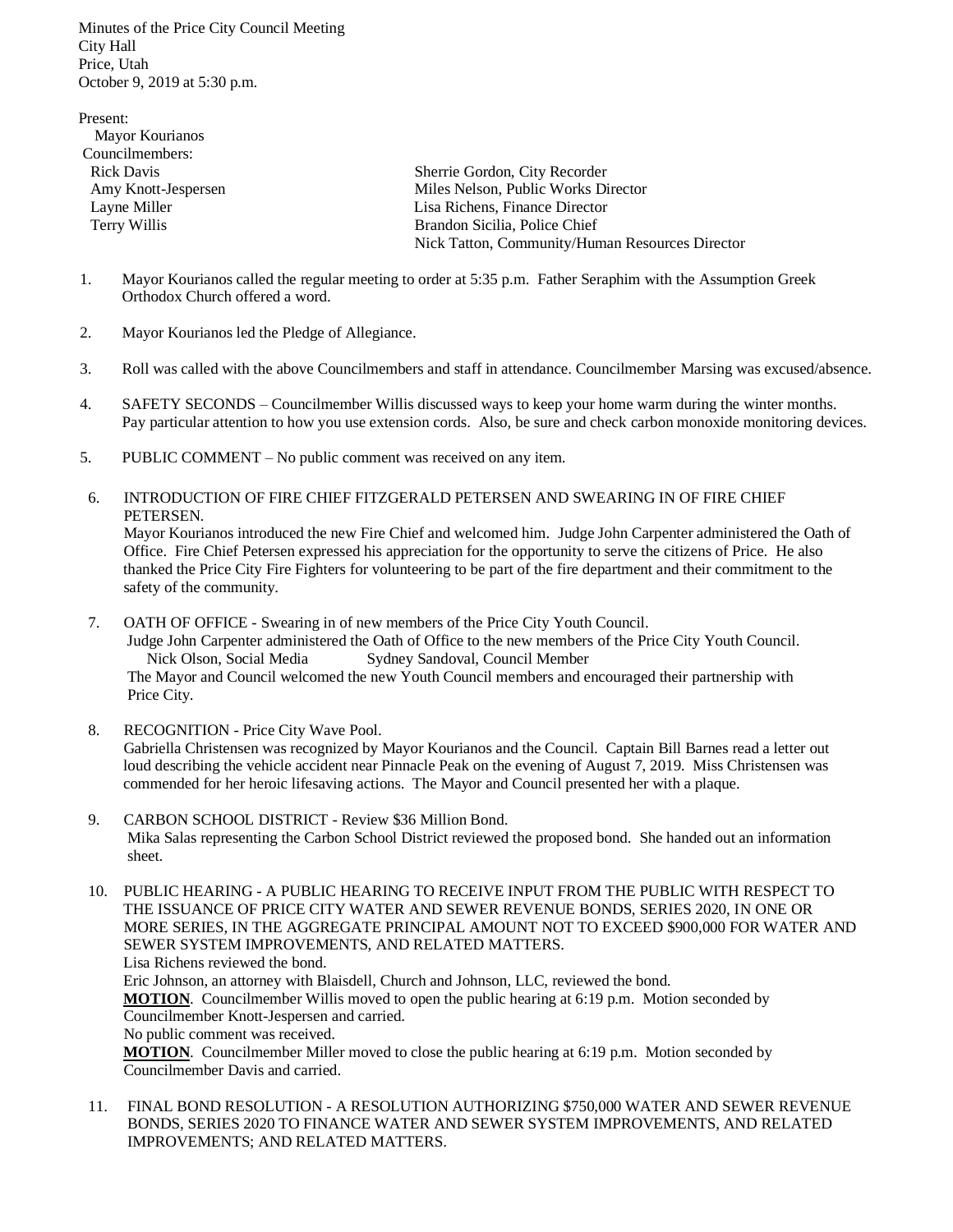**MOTION**. Councilmember Davis moved to approve Resolution No. 2019-23. Motion seconded by Councilmember Willis and carried. The Council approved the motion and it carried pursuant to the following roll-call vote: Councilmember Davis – Aye Councilmember Willis – Aye Councilmember Marsing – Excused/Absent Councilmember Knott-Jespersen – Aye Councilmember Miller - Aye

12. PUBLIC HEARING - Public hearing to receive input regarding the donation of the proceeds from the International Days Golf Tournament to area charities.

 Nick Tatton stated that the 2019 International Days Golf Tournament Committee recommended the proceeds of \$4,600 from the international Days Golf Tournament be given to the following community service groups and charities:

INTERNAL TO PRICE CITY:

 Price City International Days Fireworks Display - \$750 TOTAL - \$750 EXTERNAL TO PRICE CITY: Utah State University-Eastern, Advancement CMTE Scholarships - \$2,000 United Way of Eastern Utah - \$250 Cancer Travel Gas Cards - \$250 Children's Justice Center, Christmas Tree Regalia - \$250 Price Chapel Entry Flag (annual commitment) - \$900 Price City Emergency Utility Assistance Program - \$200 TOTAL - \$3,850 GRAND TOTAL DONATIONS - \$4,600

 **MOTION**. Councilmember Davis moved to open the public hearing at 6:22 p.m. Motion seconded by Councilmember Miller and carried.

No public comment was received.

 **MOTION**. Councilmember Knott-Jespersen moved to close the public hearing at 6:22 p.m. Motion seconded by Councilmember Willis and carried.

13. PRESENTATION OF DONATIONS - Presentation of charitable donations from the proceeds of the International Days Golf Tournament.

 Pursuant to the list discussed at the public hearing the Council approved distribution of the 2019 International Days Golf Tournament proceeds to the local charities, groups and civic interests indicated.

 **MOTION**. Councilmember Miller moved to distribute the funds as set forth in the list presented. Motion seconded by Councilmember Knott-Jespersen and carried.

 Nick Tatton presented a certificate and a check to the representatives of each recipient in the amount donated by Price City. Recipients expressed their appreciation for the donations. It was noted that all funds donated came from the golf tournament proceeds and that no Price City tax revenue was used to make the donations. Mayor and Council thanked the sponsors for their contributions and efforts toward assisting with this worthwhile project.

14. PRICE PLAYS SAFETY - Quarterly drawing for safety prize for Price City employee's qualifying. Nick Tatton reviewed the program.

 The Mayor asked Councilmember Knott-Jespersen to pull the winning ticket. Jeremy Sanchez was announced as the winner of the quarterly safety prize. The Mayor and Council thanked the City employees for their continued efforts to work safely.

CONSENT AGENDA - Councilmember Willis moved to approve consent agenda items 15 through 21. Motion seconded by Councilmember Miller carried.

- 15. MINUTES
	- a. September 25, 2019 City Council Meeting
- 16. CITY AUDIT Approval of an agreement with Larson & Company for financial audit services for the fiscal Year ending June 30, 2019.
- 17. UPDATED FEE SCHEDULE Consideration and possible approval of an updated 2019 planning and zoning fee schedule.
- 18. COMMUNITY BASEBALL COMPLEX BUILDING PROJECT #9C-2019- Consideration and possible approval of bids to perform work on the Community Baseball Complex Concession Building. All bids received were within the project budget. Bids Received: SCHEDULE A - PLUMBING, \$54,465.00, Ruggeri Plumbing; SCHEDULES C & D - MASONRY WALLS, \$84,400.00, Stilson & Sons;